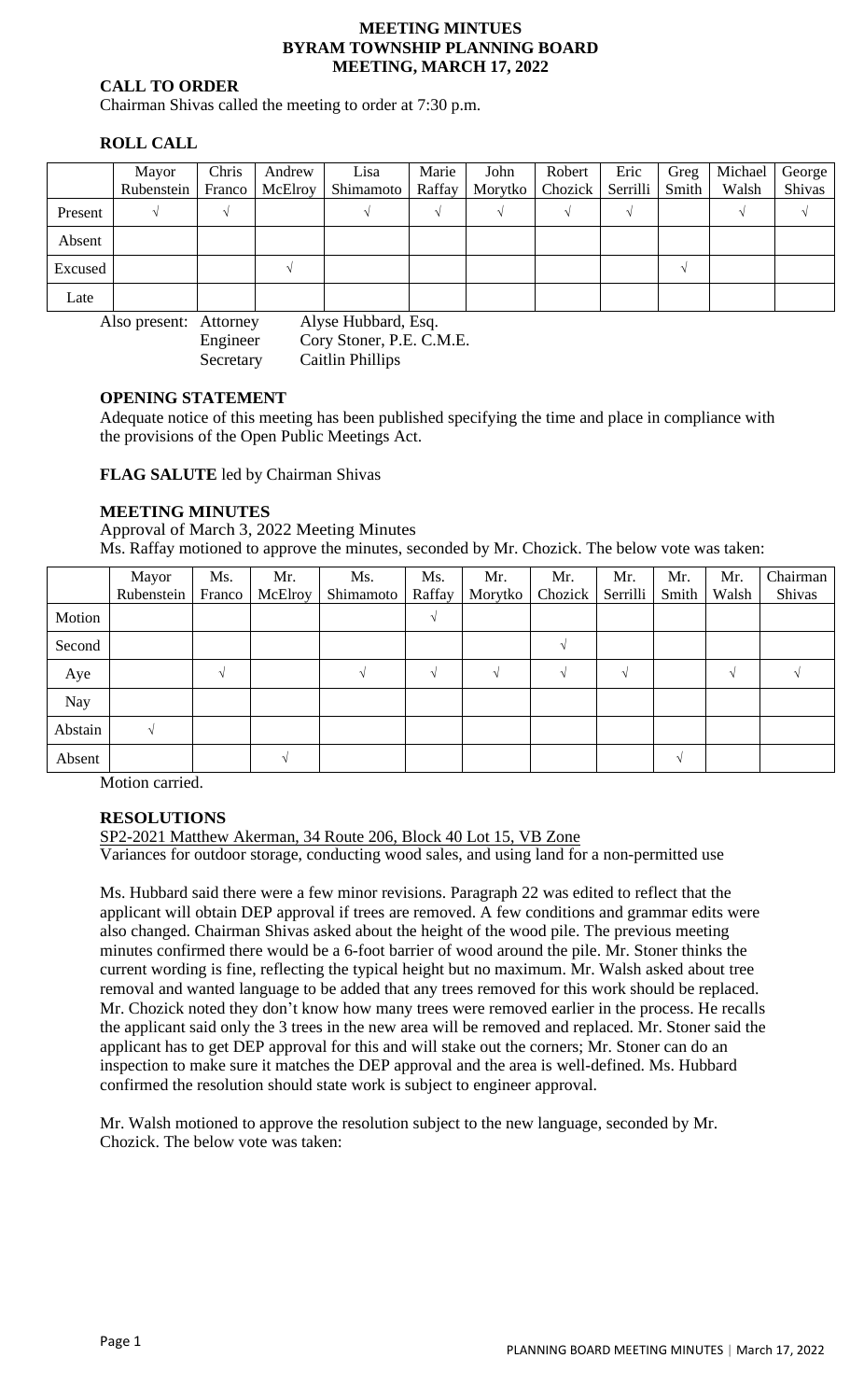|            | Mayor      | Ms.           | Mr.     | Ms.       | Ms.    | Mr.     | Mr.     | Mr.      | Mr.   | Mr.   | Chairman |
|------------|------------|---------------|---------|-----------|--------|---------|---------|----------|-------|-------|----------|
|            | Rubenstein | Franco        | McElroy | Shimamoto | Raffay | Morytko | Chozick | Serrilli | Smith | Walsh | Shivas   |
| Motion     |            |               |         |           |        |         |         |          |       | N     |          |
| Second     |            |               |         |           |        |         |         |          |       |       |          |
| Aye        |            |               |         |           |        |         |         |          |       |       |          |
| <b>Nay</b> |            |               |         |           |        |         |         |          |       |       |          |
| Abstain    |            | $\mathcal{N}$ |         |           |        |         |         |          |       |       |          |
| Absent     |            |               |         |           |        |         |         |          | N     |       |          |

Motion carried.

# Adopting Rules of Procedures of the Planning Board Rules and regulations for the Board

Mayor Rubenstein motioned to approve the resolution, seconded by Mr. Chozick. The below vote was taken:

|         | Mayor<br>Rubenstein | Ms.<br>Franco | Mr.<br>McElroy | Ms.<br>Shimamoto | Ms.<br>Raffay | Mr.<br>Morytko | Mr.<br>Chozick | Mr.<br>Serrilli | Mr.<br>Smith | Mr.<br>Walsh | Chairman<br>Shivas |
|---------|---------------------|---------------|----------------|------------------|---------------|----------------|----------------|-----------------|--------------|--------------|--------------------|
| Motion  |                     |               |                |                  |               |                |                |                 |              |              |                    |
| Second  |                     |               |                |                  |               |                |                |                 |              |              |                    |
| Aye     |                     |               |                |                  |               | $\Delta$       | ٦I             |                 |              |              |                    |
| Nay     |                     |               |                |                  |               |                |                |                 |              |              |                    |
| Abstain |                     |               |                |                  |               |                |                |                 |              |              |                    |
| Absent  |                     |               |                |                  |               |                |                |                 |              |              |                    |

Motion carried.

# **SUBCOMMITEE MEETING**

SP7-2021 Princeton Property Management, 86 Tamarack Road, Block 360 Lot 40, R3 Zone Conversion of a prior bed and breakfast to dormitory use.

Mr. Walsh explained this application seeks to convert the bed and breakfast to a dormitory for their academy of high school students. Because they're planning to use a lot of existing items on site, items can be waived, including paving, curbs, utilities, and environmental impact. They need additional fire protection details, septic and well information, parking, dumpsters, utilities including generators, lighting, and operation information. Mr. Walsh motioned to deem this application complete and schedule a hearing for 05/05, seconded by Mr. Morytko. The below vote was taken:

|         | Mayor<br>Rubenstein | Ms.<br>Franco | Mr.<br>McElroy | Ms.<br>Shimamoto | Ms.<br>Raffay | Mr.<br>Morytko | Mr.<br>Chozick | Mr.<br>Serrilli | Mr.<br>Smith | Mr.<br>Walsh | Chairman<br>Shivas |
|---------|---------------------|---------------|----------------|------------------|---------------|----------------|----------------|-----------------|--------------|--------------|--------------------|
| Motion  |                     |               |                |                  |               |                |                |                 |              |              |                    |
| Second  |                     |               |                |                  |               |                |                |                 |              |              |                    |
| Aye     |                     |               |                |                  |               |                |                |                 |              |              |                    |
| Nay     |                     |               |                |                  |               |                |                |                 |              |              |                    |
| Abstain |                     |               |                |                  |               |                |                |                 |              |              |                    |
| Absent  |                     |               |                |                  |               |                |                |                 | $\Delta$     |              |                    |

Motion carried.

SP1-2022 Highland Avenue Properties, 227 Route 206, Block 212 Lot 1, NC Zone Approval for operation of an irrigation & landscape maintenance company.

Mr. Walsh said this application doesn't plan to change much about the site or building, but they need further information including lighting, storage details and location information, floor plans, and because the property is close to the swamp and Dragon Brook, they want the plan to include the buffer for the wetlands and riparian area, as well as an EIS. Mr. Walsh motioned to deem this application incomplete. Chairman Shivas said if they can get this information in by 04/07, they can have another review meeting and potentially hear them 04/21. This motion was seconded by Mr. Morytko. The below vote was taken: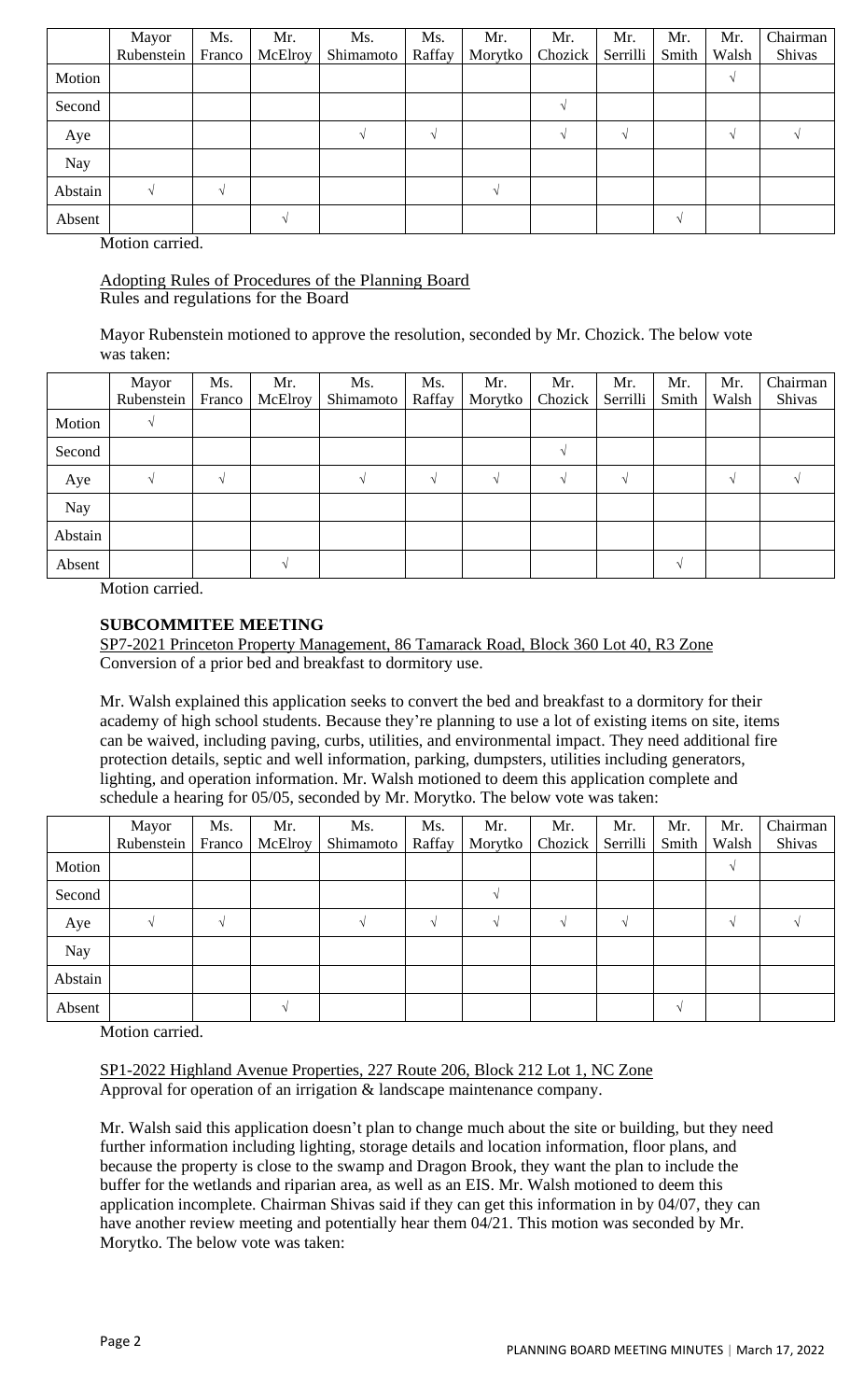|            | Mayor      | Ms.        | Mr.           | Ms.       | Ms.    | Mr.           | Mr.           | Mr.      | Mr.   | Mr.        | Chairman |
|------------|------------|------------|---------------|-----------|--------|---------------|---------------|----------|-------|------------|----------|
|            | Rubenstein | Franco     | McElroy       | Shimamoto | Raffay | Morytko       | Chozick       | Serrilli | Smith | Walsh      | Shivas   |
| Motion     |            |            |               |           |        |               |               |          |       | $\sqrt{ }$ |          |
| Second     |            |            |               |           |        | $\mathcal{N}$ |               |          |       |            |          |
| Aye        |            | $\sqrt{ }$ |               |           | $\sim$ | $\mathcal{N}$ | $\mathcal{N}$ |          |       | $\sqrt{ }$ |          |
| <b>Nay</b> |            |            |               |           |        |               |               |          |       |            |          |
| Abstain    |            |            |               |           |        |               |               |          |       |            |          |
| Absent     |            |            | $\mathcal{N}$ |           |        |               |               |          | N     |            |          |

Motion carried.

### **NEW BUSINESS**

SP8-2021 Goksun Goksu, 12 Ghost Pony Road, Block 361 Lot 2.03, R-3 Zone Expansion a 4-family dwelling to 6 family

Mr. Chozick motioned to carry this application to 04/07 with no further notice, seconded by Ms. Shimamoto. The below vote was taken:

|            | Mayor<br>Rubenstein | Ms.<br>Franco | Mr.<br><b>McElroy</b> | Ms.<br>Shimamoto | Ms.<br>Raffay | Mr.<br>Morytko | Mr.<br>Chozick | Mr.<br>Serrilli | Mr.<br>Smith      | Mr.<br>Walsh | Chairman<br>Shivas |
|------------|---------------------|---------------|-----------------------|------------------|---------------|----------------|----------------|-----------------|-------------------|--------------|--------------------|
| Motion     |                     |               |                       |                  |               |                |                |                 |                   |              |                    |
| Second     |                     |               |                       |                  |               |                |                |                 |                   |              |                    |
| Aye        |                     | $\Delta$      |                       |                  | $\Delta$      | $\sim$         |                |                 |                   |              |                    |
| <b>Nay</b> |                     |               |                       |                  |               |                |                |                 |                   |              |                    |
| Abstain    |                     |               |                       |                  |               |                |                |                 |                   |              |                    |
| Absent     |                     |               |                       |                  |               |                |                |                 | $\mathbf{\hat{}}$ |              |                    |

Motion carried.

Z04-2022 Richard Mondragon, 105 Stonehedge Lane, Block 337 Lot 62, R-3 Zone Approval for a 6ft fence where 4ft is permitted

Richard Mondragon of 105 Stonehedge Lane was sworn in. He wants to put a 6 foot fence around a portion of the backyard. He has two front yards because the property is a corner lot; he wants the 6 foot fence for uniformity around the property and because he intends to own a moderate-to-large dog and needs the extra height. Chairman Shivas confirmed the fence will not go around the full length of the lot, but along the side yards and rear. Ms. Raffay confirmed the fence is 10 feet off the side property line, noting that the measurements are marked as inches when they should be feet. Mayor Rubenstein confirmed the measurements would then be 6 foot fencing, 10 feet to the side property on Stonehedge, 17 feet from the property behind him on Catalina, and 39 feet from the Catalina side of the road. Mr. Stoner confirmed the measurement are taken from the property line; Mr. Mondragon left the stakes from the survey in the ground and measured from them.

Chairman Shivas opened to the public, and no one spoke so Chairman Shivas closed to the public.

Mayor Rubenstein motioned to approve the application, seconded by Mr. Chozick. The below vote was taken

|         | Mayor<br>Rubenstein | Ms.<br>Franco | Mr.<br>McElroy | Ms.<br>Shimamoto | Ms.<br>Raffay | Mr.<br>Morytko | Mr.<br>Chozick | Mr.<br>Serrilli | Mr.<br>Smith | Mr.<br>Walsh | Chairman<br>Shivas |
|---------|---------------------|---------------|----------------|------------------|---------------|----------------|----------------|-----------------|--------------|--------------|--------------------|
| Motion  |                     |               |                |                  |               |                |                |                 |              |              |                    |
| Second  |                     |               |                |                  |               |                |                |                 |              |              |                    |
| Aye     |                     |               |                |                  |               |                |                |                 |              |              |                    |
| Nay     |                     |               |                |                  |               |                |                |                 |              |              |                    |
| Abstain |                     |               |                |                  |               |                |                |                 |              |              |                    |
| Absent  |                     |               |                |                  |               |                |                |                 |              |              |                    |

Motion carried. Ms. Raffay confirmed the corrected measurements are part of the record now. There were further questions about a shed on the property. Mr. Mondragon said the house was bought in March 2020, and the shed was there at that time; he's looking to have that grandfathered in. Ms. Raffay confirmed it's in what's considered the front yard and needs to be memorialized. Mr. Walsh moved to reopen the hearing, seconded by Ms. Raffay. All were in favor. Mr. Chozick estimated the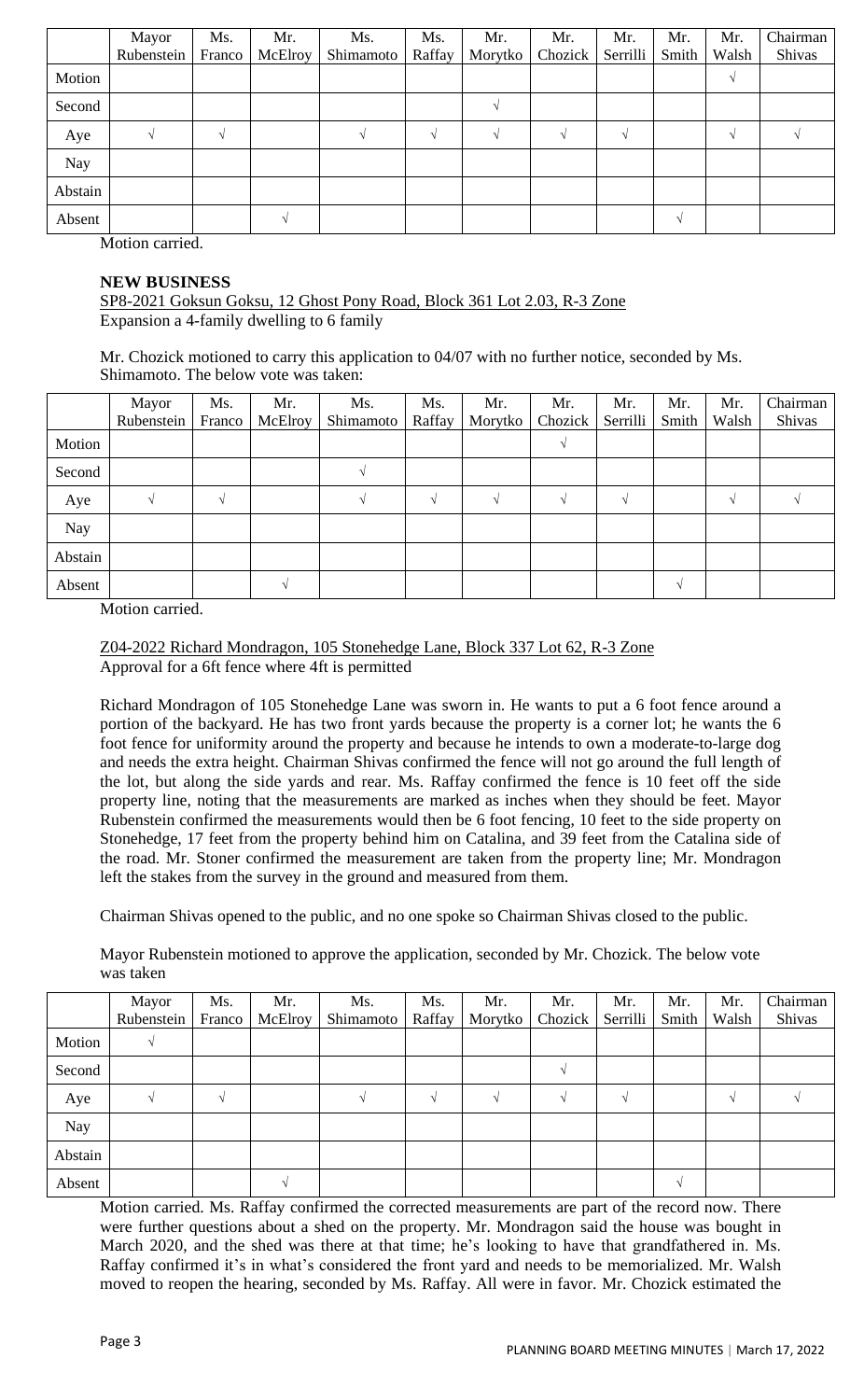shed is around 8 x 12. Ms. Hubbard said she'll write a shed of conforming size and height in the front yard, to be memorialized.

Chairman Shivas opened to the public, and no one spoke so Chairman Shivas closed to the public.

|            | Mayor<br>Rubenstein | Ms.<br>Franco | Mr.<br>McElroy | Ms.<br>Shimamoto | Ms.<br>Raffay | Mr.<br>Morytko | Mr.<br>Chozick <sup>1</sup> | Mr.<br>Serrilli | Mr.<br>Smith | Mr.<br>Walsh | Chairman<br>Shivas |
|------------|---------------------|---------------|----------------|------------------|---------------|----------------|-----------------------------|-----------------|--------------|--------------|--------------------|
| Motion     |                     |               |                |                  |               |                |                             |                 |              |              |                    |
| Second     |                     |               |                |                  | $\sim$        |                |                             |                 |              |              |                    |
| Aye        |                     | $\sim$        |                |                  | $\sim$        |                |                             |                 |              |              |                    |
| <b>Nay</b> |                     |               |                |                  |               |                |                             |                 |              |              |                    |
| Abstain    |                     |               |                |                  |               |                |                             |                 |              |              |                    |
| Absent     |                     |               |                |                  |               |                |                             |                 |              |              |                    |

Mr. Serrilli motioned to approve the shed and fence, seconded by Ms. Raffay. The below vote was taken

Motion carried.

Z03-2022 Joyce Slochower, 301 Amity Road, Block 336 Lot 39, R-2 Zone Approval for a cabana whereas the property does not abut a road

Joyce Slochower of 301 Amity Road and Thomas Baio of 343 Millburn Avenue, Millburn, were sworn in. Mr. Baio is a licensed architect and has been practicing for 31 years, and appeared before similar Boards, and remains in good standing with the Board of architects, and he's the deputy mayor of Mendham Township. He was deemed an expert. Ms. Slochower said her dad built the home in 1939, and was bought with an easement off of Amity. She'd like to add a cabana for the swimming pool, with a bathroom and outdoor shower. Mr. Baio said the bathroom functions will be connected to the existing septic system and well. Chairman Shivas asked about the hot water heater; Mr. Baio said it's predominantly for the sink and shower. The shower is outdoor, with no roof; the drain will go to the lower part of the ground and not into the septic. Mr. Baio entered Exhibit A1, a view of the property from Amity Road. He noted he's not sure how this is not abutting a road; Chairman Shivas confirmed the driveway is not on the property—it's an easement that's landlocked. Mr. Baio submitted Exhibit A2, a rendering of a proposed cabana and bathroom. He noted that the bathroom proximity is important to Ms. Slochower because she has children and grandchildren visit and wants a facility closeby. It won't add to the septic, and no one can see the cabana because the property is far inland. Ms. Hubbard discussed with Mr. Baio that this is a planning variance because this property doesn't have frontage on the road. The purpose of this variance is to ensure emergency vehicles can access the property. She also brought up the size of the cabana as a potential variance; Mr. Baio said the size is 400 square feet. They also mentioned the variance for a structure in the front yard. Mr. Baio submitted Exhibit A3, a letter from Ken Dykstra, stating the septic system is for a 4 bedroom dwelling, and the system is sufficient. Mr. Stoner agrees with Mr. Dykstra's comments. He confirmed this won't drain to the septic. Mr. Baio said the ground drops 10 feet from the cabana—they'll put in a daylighted pipe to be drained by gravity. Chairman Shivas confirmed the pipe will have screening over it to protect against pests. Mr. Stoner said he's ok with this subject to Construction approval. Mr. Serrilli confirmed the diagram for drainage needs to be updated to reflect Mr. Dykstra's comments. Chairman Shivas confirmed the toilet and sink will be connected to the septic system. Mr. Stoner suggested adding the cabana as 413 square feet for protection if measurements change slightly. Ms. Hubbard reviewed the variances, including the size of the accessory structure, planning variance, and structure in the front yard. Ms. Shimamoto asked about the existing fence; Chairman Shivas noted it's 4 feet high. Ms. Raffay confirmed there will be electricity; Mr. Slochower said only an outdoor grill using propane would be added.

Chairman Shivas opened to the public, and no one spoke so Chairman Shivas closed to the public.

Mr. Walsh motioned to approve the application, subject to updated architectural drawings, seconded by Mr. Chozick. The below vote was taken: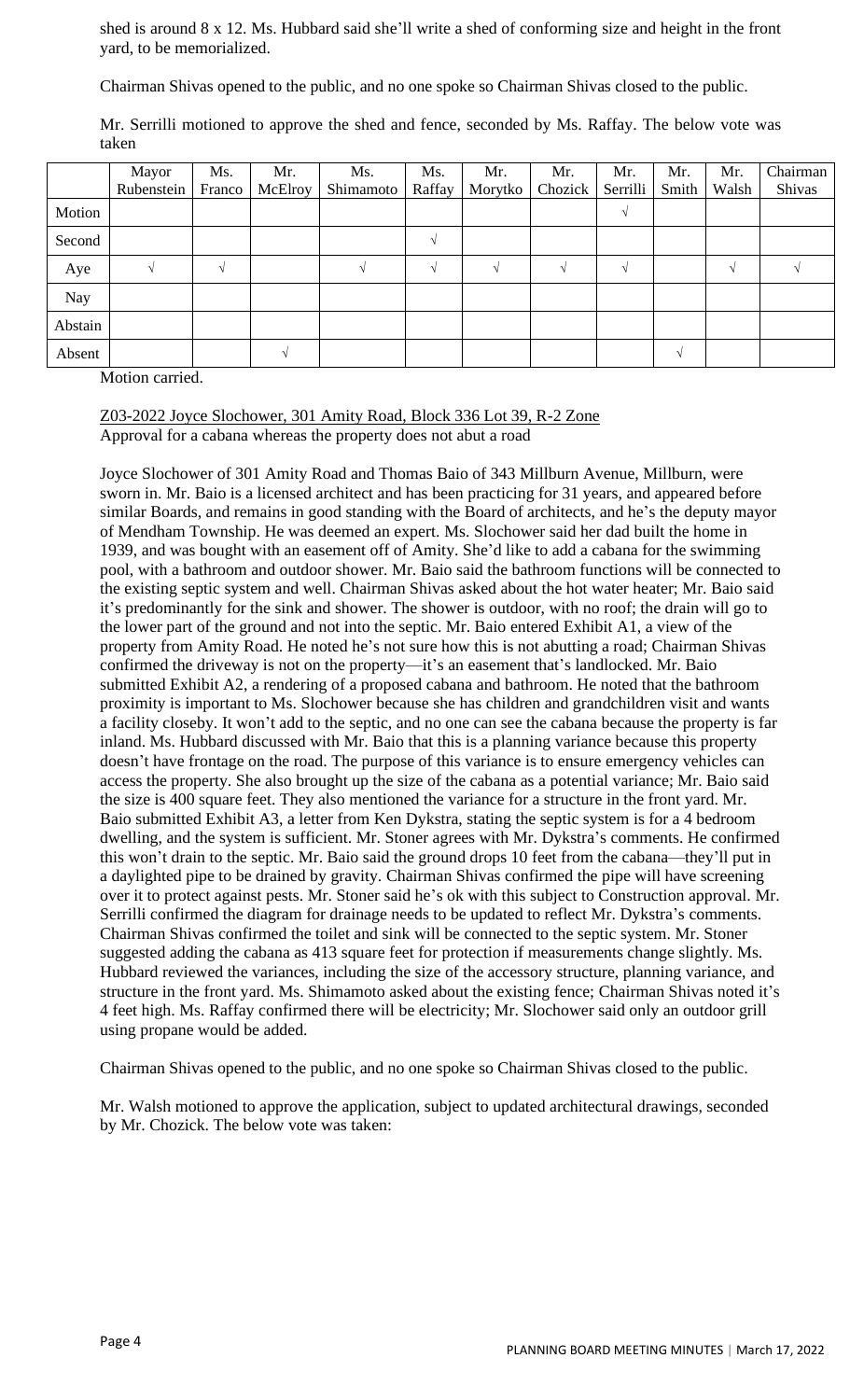|         | Mayor      | Ms.      | Mr.     | Ms.       | Ms.    | Mr.     | Mr.           | Mr.      | Mr.      | Mr.   | Chairman |
|---------|------------|----------|---------|-----------|--------|---------|---------------|----------|----------|-------|----------|
|         | Rubenstein | Franco   | McElroy | Shimamoto | Raffay | Morytko | Chozick       | Serrilli | Smith    | Walsh | Shivas   |
| Motion  |            |          |         |           |        |         |               |          |          | V     |          |
| Second  |            |          |         |           |        |         | $\mathcal{N}$ |          |          |       |          |
| Aye     |            | $\Delta$ |         |           |        |         | $\mathcal{N}$ | N        |          | V     |          |
| Nay     |            |          |         |           |        |         |               |          |          |       |          |
| Abstain |            |          |         |           |        |         |               |          |          |       |          |
| Absent  |            |          |         |           |        |         |               |          | $\Delta$ |       |          |

Motion carried.

Z02-2022 Chris Gratto, 55 Lake Drive, Block 249 Lot 42.02, R5 Zone Approval for setback to the water, and other structures existing and proposed on property

Christopher Gratto of 55 Lake Drive was sworn in. He noted his primary goal is to repair the deck that's been there since the 1960s—the railings aren't safe for children. He also wants to have other items on the property memorialized. The deck he's looking to fix is the rear deck. The woodshed in the front yard is a shed that's been there since the 60s. Mr. Gratto went through the numbered items on his property. The sandbox is not a permanent structure; the flower beds are raised. The deck is the same size, but it's close to the lake so it needs a variance for the setback to the water. He intends to take the deck down and put in proper footings and get an inspection; the deck is not covered, and will be raised one foot higher to help when people step out of the home. The Board discussed the setback to the water. The dock landing is pavers, and doesn't need a variance, and neither do the garden box or sandbox. The storage shed is proposed, and needs a variance; it will be against the house. The windshield for the oil tank is to keep the fuel from freezing; the tank is existing but he wants to have a shed-type structure surrounding it. The street-side deck needs to be memorialized, and is attached to the house. The fence, at its highest, is 8 feet and needs a variance. He's also proposing a lower dog fence that's 5 feet high in the side yard and doesn't need a variance. The fence will be vinyl and will be squared off. Mr. Stoner said this fence will help buffer the view of other items on the property. The items needing a variance include the deck, the sheds for the front yard, planting, toys, and enclosure for the tank, and the fence.

Mr. Chozick asked about the yard condition; Mr. Gratto said it's grass and planter boxes, as well as a bulkhead near the lake. Ms. Raffay noted she doesn't consider the enclosure for the tank a shed. She noted she's not worried about the amount of structures because the area for these items isn't even as large as a garage. Mr. Walsh noted it would be good to grant the variance because it helps have things memorialized later on. Ms. Shimamoto asked, regarding the enclosure for the tank, if there's a minimum dimension for the tank, to provide room to access the interior. Mr. Stoner said things need to be separated for electrical purposes; the spacing could be approved by the Construction Official. Mayor Rubenstein noted the dimensions may be more than the 2ft indicated. Mr. Walsh noted that the house and tank need to stay where they are, and the tank should be protected, so he doesn't have an issue. Mayor Rubenstein confirmed there will be a gate for maintenance. Ms. Raffay noted that the Zoning Officer points to a few variances in his report that the Board doesn't think need a variance; Mr. Stoner said they can say they've reviewed the report and while noted, variances are not required.

Chairman Shivas opened to the public, and no one spoke so Chairman Shivas closed to the public.

Mayor Rubenstein suggested a marked up as-built survey when this is done, to confirm locations. Mr. Walsh motioned to approve the application as modified with the memorializations included, conditional to the as-built survey being submitted, seconded by Ms. Shimamoto. The below vote was taken:

|         | Mayor      | Ms.    | Mr.     | Ms.       | Ms.    | Mr.     | Mr.     | Mr.      | Mr.   | Mr.   | Chairman |
|---------|------------|--------|---------|-----------|--------|---------|---------|----------|-------|-------|----------|
|         | Rubenstein | Franco | McElroy | Shimamoto | Raffay | Morytko | Chozick | Serrilli | Smith | Walsh | Shivas   |
| Motion  |            |        |         |           |        |         |         |          |       |       |          |
| Second  |            |        |         |           |        |         |         |          |       |       |          |
| Aye     |            |        |         |           |        |         |         |          |       |       |          |
| Nay     |            |        |         |           |        |         |         |          |       |       |          |
| Abstain |            |        |         |           |        |         |         |          |       |       |          |
| Absent  |            |        |         |           |        |         |         |          |       |       |          |

Motion carried.

# **REPORTS FROM COMMITTEES**

Page 5 *Architectural Review Committee*: Mr. Morytko said there's no meeting.